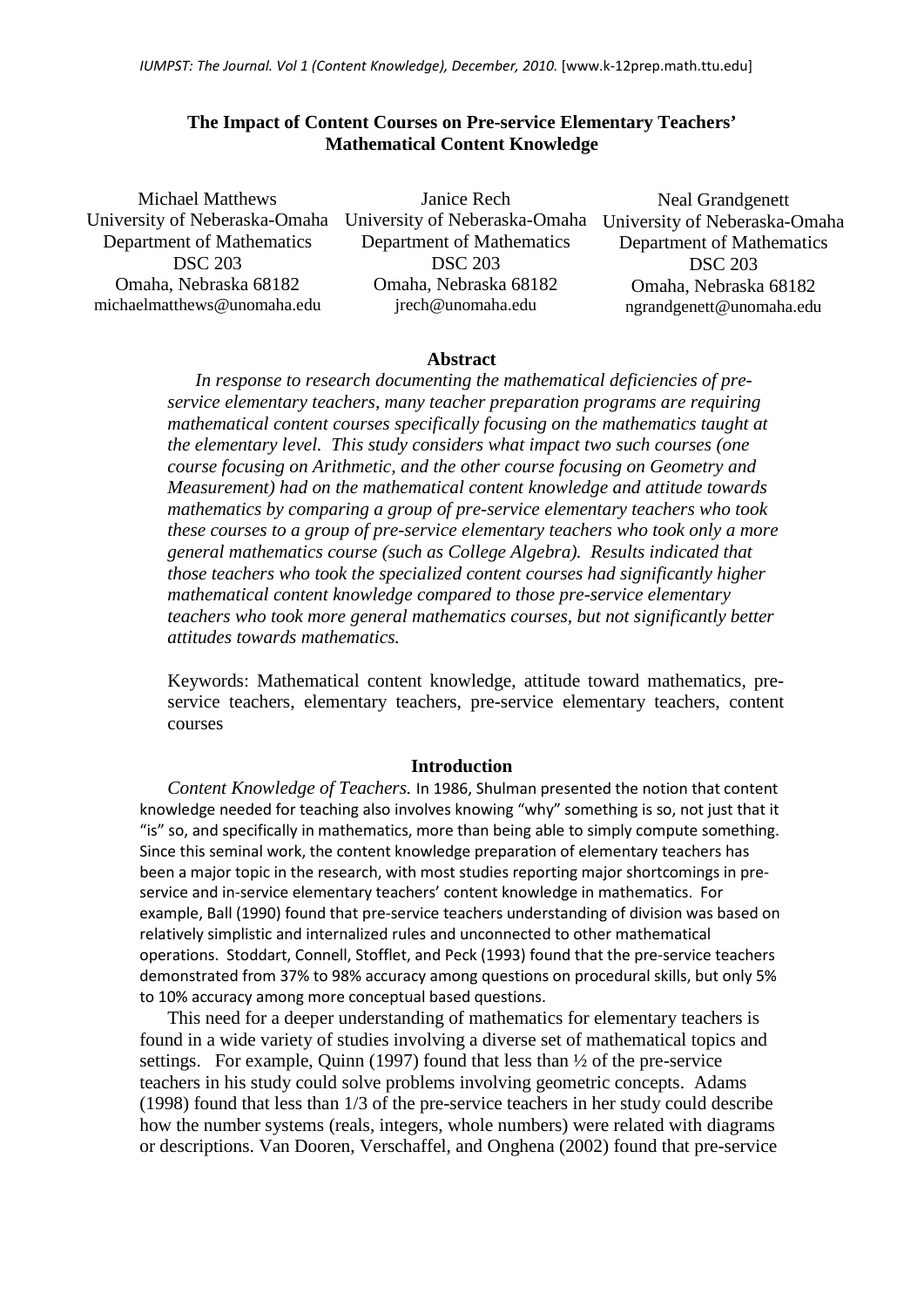elementary teachers may struggle with problems that are more algebraic in nature. Stacey, Helme, Steinle, Baturo, Irwin, and Bana (2001), found that 20% of the preservice elementary teachers did not have a good grasp of concepts related to decimals. Ever more current studies are confirming these alarming insights, as Tsao (2006) reported that most pre-service teachers studied have poor number sense, estimation skills and poor abilities to solve problems mentally that should be accessible mentally. Matthews and Seaman (2007) reported that the pre-service teachers in their study struggled when asked to analyze arithmetic algorithms. Pickreign (2007) asked preservice elementary teachers to write a definition of rectangles and rhombi. Of the 40 teachers surveyed, only 9 wrote an acceptable definition for rectangles and only 1 wrote an acceptable definition for rhombi.

A growing body of research has validated the seemingly intuitive idea that content knowledge of teachers is directly related to their students' mathematical performance (Rowan, Chiang, and Miller, 1997; Rowland, Martyn, Barber, and Heal, 2000; Goulding, Rowland, and Barber 2002; Hill Rowan, and Ball, 2005; Van Dooren, Verschaffel, and Onghena, 2002). As these research findings have become well known, addressing the shortcomings in teacher's content knowledge has become an increasing priority in the United States and linked to larger challenges in STEM Education (Coppola and Malyn-Smith, 2006; National Science Foundation, 1996).

In the earlier part of this decade, some major organizations concerned with mathematics education began to propose that content courses in mathematics for preservice teachers should be a standard part of their preparation (Conference Board of the Mathematical Sciences, 2001; Kilpatrick, Swafford, & Findell, 2001). In particular, the Conference Board of Mathematical Sciences (CBMS, 2001) published a document entitled "The Mathematics Education of Teachers" which contained specific recommendations for the mathematical preparation of teachers. The report recommended at least 9 semester-hours on fundamental ideas of elementary school mathematics. The main areas suggested were numbers and operations, algebra, geometry, and data analysis. The goal of such recommended courses for elementary pre-service teachers is to not only develop an understanding of the mathematics taught, but to also develop "the habits of mind of a mathematical thinker…" Additionally, after completing these courses, elementary teachers would enter the classroom recognizing a more intuitive network of mathematical concepts that extend to other grades. As these new CBMS guidelines are implemented, it would seem that a systematic investigation of their relative impact of these specialized content courses on elementary pre-service teacher understanding of mathematics would be appropriate.

*Level of Implementations of the recommended guidelines .*Some research studies that have investigated how widely the CBMS guidelines are being adopted are finding wide variability among teacher preparation institutions. For example, in 2007, Matthews and Seaman reported that of a random sample of 48 higher education institutions that grant degrees in elementary education (out of 1,297 higher education institutions classified at The Chronicle of Higher Education website, [http://chronicle.com/\)](http://chronicle.com/), a total of 14 institutions did not require any specific content course opting instead to only require a general mathematics course such as Intermediate or College Algebra. Further, NCTQ (National Council on Teacher Quality, 2008) found that in the United States, there is extreme variability in what is required in mathematics courses for pre-service elementary teachers. Specifically,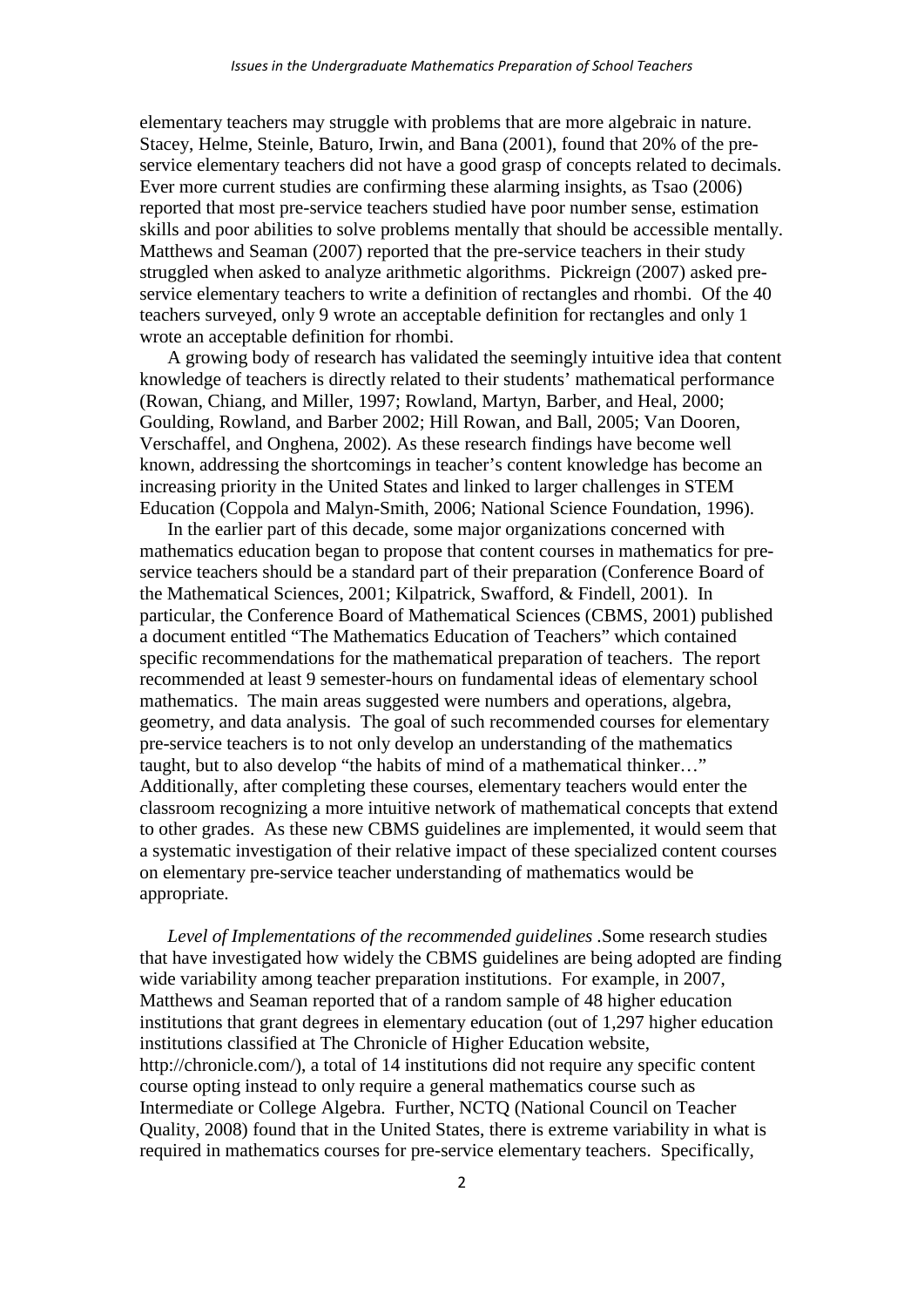NCTQ found that 15 out of 77 of the education schools sampled required no specialized mathematics courses, 11 schools required only one course, 42 schools require two courses, and only 9 schools required at least 3 courses as the CBMS guidelines suggested.

*Impact of Content Courses on Teachers' Knowledge Research.* Although limited, some content courses have been relative mainstays in a few institutions' teacher preparation curricula dating back before the CBMS guidelines. Early research into the impact of these courses has been mixed. Leapard (2000) found significant decreases in mathematical anxiety but no increases in the content knowledge among pre-service teachers. Leonard and Joergensen (2002) used a continuous diagnostic tool, post-test data, interviews, and journals and found overall improvement in content knowledge, with some subtopics, like area and perimeter problems, were still relatively misunderstood by the pre-service teachers in their study. In an interesting and more blended approach, Burton, Daane, and Giesen (2008) replaced 20 minutes of a traditional methods class instruction with elementary mathematics content instruction. They concluded that even a limited amount of time spent on elementary mathematics content can increase the mathematics knowledge of pre-service teachers. Finally, Matthews and Seaman (2007) found that students who took a single content course had significantly higher content knowledge, approximately 1-2 semesters later, then when compared to students who took a more general mathematics course.

*Mathematics Attitudes.* In general, research on elementary teachers' attitudes toward mathematics has shown that these teachers have relatively negative attitudes toward mathematics. Kolstad and Hughes (1994) found that 34% of the K-4 teachers in their study had strong negative attitudes toward mathematics, a significantly higher percentage than other educators. Pre-service elementary teachers have been shown to have the most negative attitude toward mathematics when compared to all other college majors (Hembree 1990).

Attitude towards mathematics is no doubt a complex idea that interacts with other important belief structures of a teacher. Research studying attitudes toward mathematics is associated with research on beliefs, anxiety, and efficacy towards mathematics (Beswick, 2006; Beswick & Dole, 2001; McGinnis et al., 2002). Bandalos, Yates, & Thorndike-Christ (1995) define anxiety partially in terms of attitude. Efficacy has also been shown to be related to attitude toward mathematics (Randhawa, Beamer, & Lundberg, 1993). Furthermore, attitude toward mathematics has been shown to be negatively correlated with anxiety toward the subject (Brady & Bowd, 2005).

Finally, the content knowledge of elementary teachers also appears to be a significant consideration in their mathematical attitudes. Gleason studied the relationship between prospective teachers' mathematics anxiety and numerical anxiety with mathematical knowledge for teaching (2008). Gleason found the variables were significantly correlated, but that the correlation between teachers' numerical anxiety and mathematical knowledge for teaching was relatively weak. Matthews and Seaman (2007) found that pre-service teachers who took one content course designed along the CBMS guidelines had significantly better attitudes than those pre-service teachers who only took more generalized mathematics courses.

Previous research has also examined the mathematics anxiety of practicing and prospective elementary teachers and its effect on student achievement. Various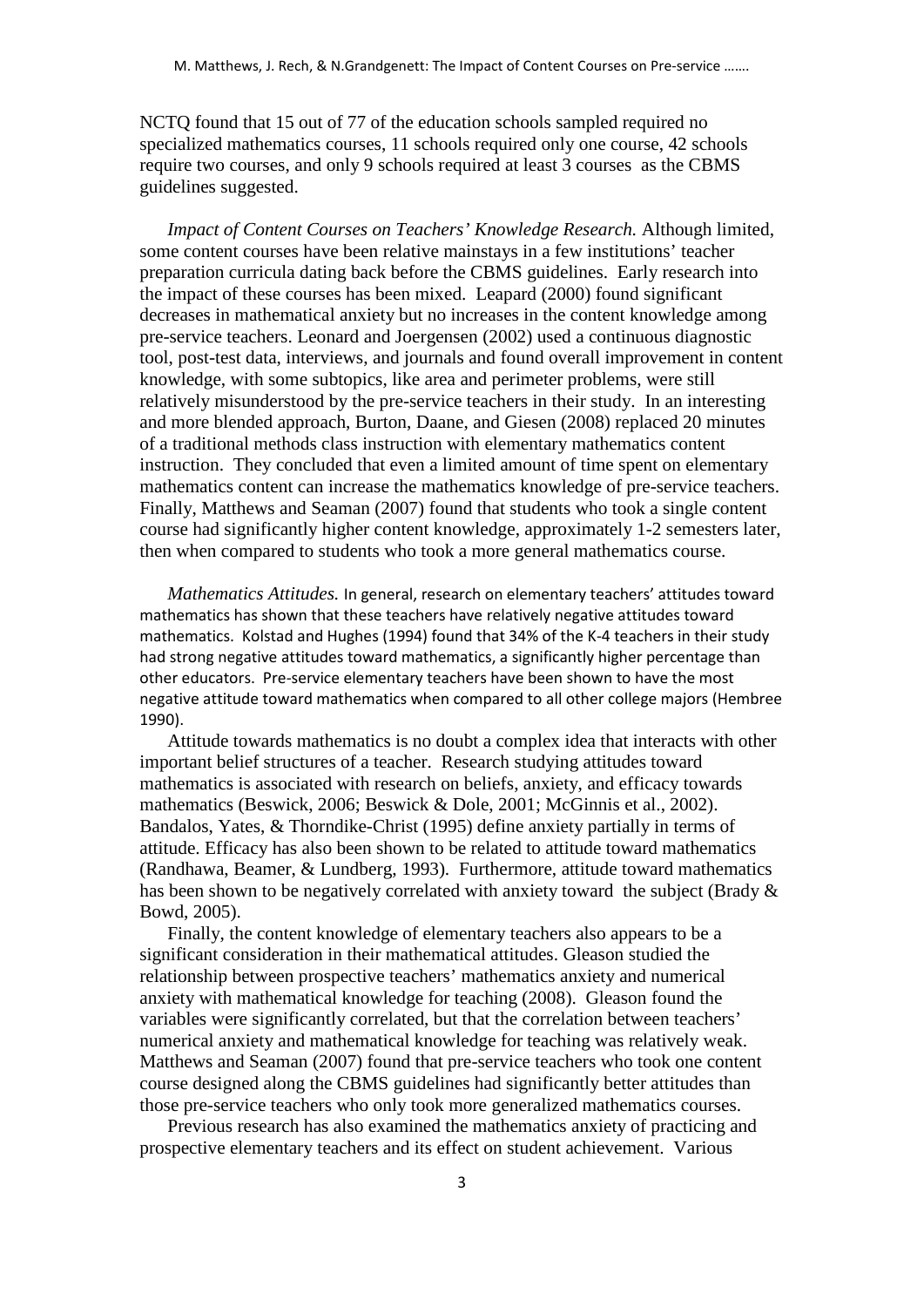studies suggest that elementary education majors are typically highly math-anxious and particularly when they have low content knowledge (Becker, 1986; Kelly & Tomhave, 1985). Alarmingly, such teachers may inadvertently transmit these attitudes to their students, although such research is mixed. Two studies that focused on the transmission of the teacher's mathematics anxiety to their students had mixed results (Sovchik, 1996, Wood, 1988), but both researchers considered this unfortunate transfer to be a real possibility.

It appears that more research should be conducted to ascertain the impact of additional mathematics coursework on the teacher content knowledge of pre-service teachers. As additional mathematics coursework has been added to the undergraduate curriculum for elementary teachers, it is imperative to decipher whether the impact of these courses is indeed an increased content knowledge that is needed to teach elementary school mathematics. Since the University of Nebraska at Omaha had just implemented such additional coursework for pre-service elementary teachers, it seemed like the appropriate time to investigate such impact. The study procedures for this investigation are now described.

# **Methodology and Data Description**

*Subjects.* Over a two-year period, data was collected on students enrolled in mathematics methods for elementary teachers course or engaged in student teaching. Students were considered as being in one of two groups, depending upon their enrollment in at least one of two new mathematics content courses for elementary teachers. Students who had never taken, nor were currently enrolled in, a mathematics content course designed for elementary teachers were considered part of the control group  $(n = 19)$ . Students who had taken at least one of the courses, or were currently enrolled in one of the mathematics courses for elementary teachers were considered members of the experimental group  $(n = 39)$ . The first content course was designed to enhance the teacher's mathematical knowledge of numbers, place value, fractions, and number sense. The second course included topics in geometry. Both mathematics courses focused on instruction that would increase the future teachers' ability to fully explain mathematics and to develop a thorough understanding of these topics. The content courses also modeled some pedagogical strategies (such as the use of manipulatives) that might also be used in their later instruction of elementary students.

Demographics-related information was gathered on the prospective teachers using the following descriptive variables: ACT Math subscore, ACT composite score, high school grade point average, age, ethnicity, gender, and university grade point average. These variables were selected to ascertain whether the subjects' demographics were relatively similar between groups. A t-test was performed on each variable, comparing the control and experimental groups. The null hypothesis, that no difference existed on the mean scores of the groups on the demographic variables, was confirmed in every case. The two groups were statistically the same on all variables. The summary of the descriptive variables is given in the table below. The coded values for the variables are as follows: ACT Math subscore and ACT composite range  $0 - 36$ , high school and university grade point average have a range of 0 – 4, ethnicity was coded as  $1 =$ Caucasian, 2 = other, gender was indicated as  $0 =$ male and  $1 =$  female. Both groups consisted of primarily Caucasian females in their early twenties.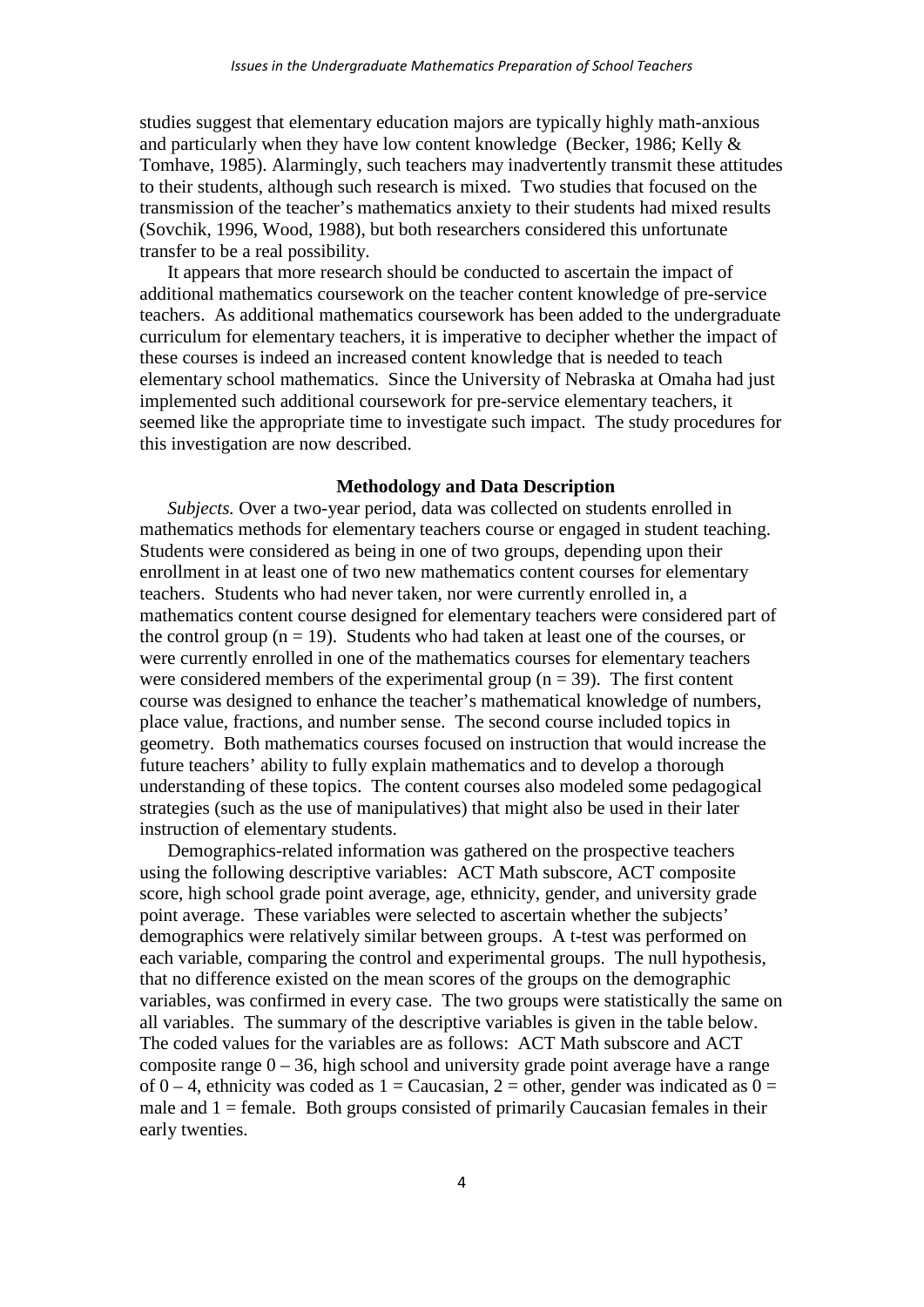| Variable        | Grouping     | N  | Mean   | St. Dev. | Significance<br>$(2-tail) t-test$ |
|-----------------|--------------|----|--------|----------|-----------------------------------|
| <b>ACT Math</b> | Control      | 18 | 21.889 | 4.588    | p < 0.926                         |
|                 | Experimental | 39 | 21.769 | 4.338    |                                   |
| <b>ACT</b>      | Control      | 18 | 22.056 | 3.686    | p < 0.941                         |
|                 | Experimental | 39 | 22.128 | 3.302    |                                   |
| <b>HS GPA</b>   | Control      | 17 | 3.354  | 0.643    | p < 0.601                         |
|                 | Experimental | 33 | 3.436  | 0.445    |                                   |
| Age             | Control      | 23 | 26.391 | 8.923    | p < 0.116                         |
|                 | Experimental | 52 | 23.962 | 4.356    |                                   |
| Ethnicity       | Control      | 23 | 1.174  | 0.650    | p < 0.717                         |
|                 | Experimental | 52 | 1.250  | 0.905    |                                   |
| Gender          | Control      | 23 | 0.960  | 0.200    | p < 0.287                         |
|                 | Experimental | 52 | 0.885  | 0.323    |                                   |
| Univ GPA        | Control      | 23 | 3.383  | 0.394    | p < 0.275                         |
|                 | Experimental | 52 | 3.474  | 0.299    |                                   |

#### **Table 1. Descriptive variables**

*Instruments.* Near the end of an academic semester, study participants took two exams designed to specifically measure the mathematical content needed for teaching (as drawn from Hill, Schilling, & Ball, 2004), known as the Content Knowledge for Teaching Mathematics (CKT-M). This assessment process consisted of two instruments: 1) Elementary Number Concepts and Operations – Content Knowledge and 2) Elementary Geometry – Content Knowledge. Both of these instruments were drawn from the 2004 versions. These assessment tools were developed by the Learning Mathematics for Teaching (LMT) Project at the University of Michigan and were designed to assess teachers' mathematical knowledge needed for teaching (Hill, Schilling, & Ball, 2004). Content validity for the CKT-M was established by multiple interviews and input from mathematicians and elementary mathematic educators (Hill et al., 2004).

The attitude towards mathematics was measured by administration of the Aiken's Revised Mathematics Attitude Scale (1974). This 20-item 5-choice Likert-scaled instrument was designed to measure enjoyment of mathematics and the value of mathematics and has been shown to have high internal-consistent reliability. The instrument had reliability and validity measures established using a population of young women. Given the make-up of the subjects of this study, that increased the appropriateness of this instrument. The scores on the instrument range from -40 to 40, with more negative values associated with negative attitudes towards mathematics and positive values associated with positive attitudes.

*Analysis.* To assess whether enrollment in the mathematical content courses made a significant difference on the pre-service teachers' scores on the content assessments for teaching mathematics, independent samples t-tests were performed on the results of the Content Knowledge for Teaching Math instruments. The subjects' raw scores were converted to z-scores using item response theory (IRT) models, which use a common person and common item equations conversion table (Hill et al, 2004). The converted IRT scores were used for the independent samples t-test. The raw scores or percentage correct are not reported due to the nonlinearity of the measure. The range of scores possible using the IRT is from -3.0 to 5.0, with higher scores indicating teachers with more mathematical knowledge for teaching. As Gleason (2009) has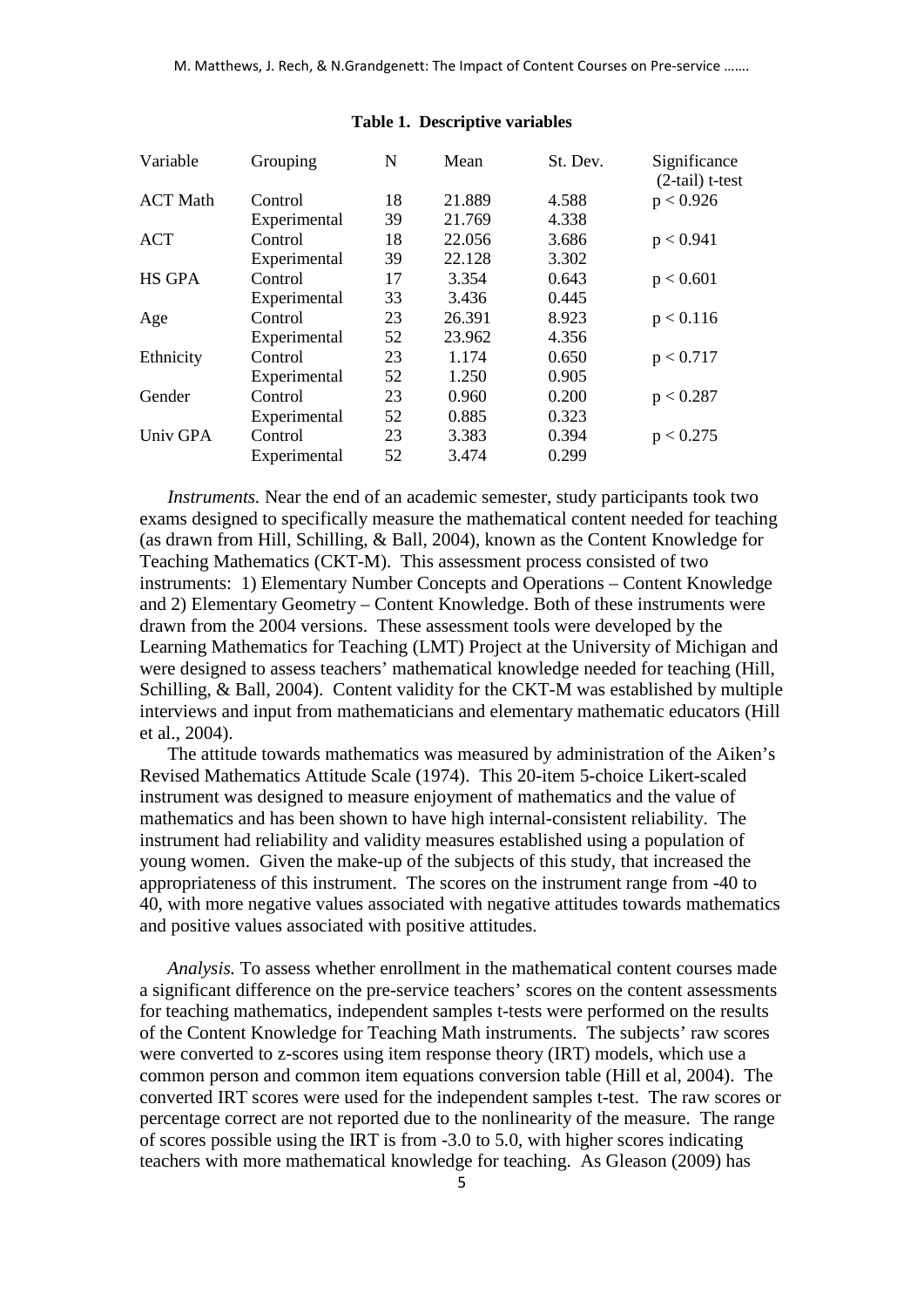recently reported, when using the LMT measures with pre-service teachers, the individual instruments scores are possibly not reliable enough for the results to be considered valid. However, as a combined measure, the LMT measures are reliable enough to be a decent measure of mathematical content knowledge of preservice teachers. Thus, we will report the overall score and interpret individual instruments' results with caution.

*Results.* The results of the independent samples t-test on the group statistics are presented in Table 2. The overall mean IRT of the combined number operations and geometry scores was -0.609 for the control group and 0.1789 for the experimental group. The t-value for the comparison of these scores is -2.56, with a corresponding p-value of 0.013. Thus, the control group performed significantly better, at the .05 level, than the experimental group when considering the overall score of both instruments. The effect size for this finding is 0.28, suggesting a small moderate effect (Sprinthall, 2000).

|                                        | N  | Mean<br><b>IRT</b> | <b>SD</b> | t       | Significance<br>(p-value) |
|----------------------------------------|----|--------------------|-----------|---------|---------------------------|
| Number Concepts & Operations           |    |                    |           |         |                           |
| Experimental                           | 39 | $-0.374$           | 0.732     | $-1.90$ | .062                      |
| Control                                | 19 | $-0.778$           | 0.806     |         |                           |
| <b>Geometry Concepts</b>               |    |                    |           |         |                           |
| Experimental                           | 39 | 0.060              | 0.607     | $-2.93$ | $.005**$                  |
| Control                                | 19 | $-0.433$           | 0.588     |         |                           |
| Combined                               |    |                    |           |         |                           |
| Experimental                           | 19 | $-0.609$           | 0.596     | $-2.56$ | $.013*$                   |
| Control                                | 39 | $-0.178$           | 0.606     |         |                           |
| * represents significance at $p < .05$ |    |                    |           |         |                           |

## **Table 2: Comparison of Mathematical Content Knowledge for Teaching**

\*\* represents significance at p <.01

The mean IRT score on the number concepts instrument for the control group was - .778 and - .374 for the experimental group. The t-value for this comparison was - 1.90, with a corresponding p value of .062. The mean IRT scores on the geometry instrument for the control group was - .433 and .060 for the experimental group. The t-value for this comparison was -2.930, with a corresponding p value of .005. This result seems to indicate that on the instrument measuring geometry concepts, those in the experimental group performed significantly better. However, as Gleason reported, the LMT instrument is possibly not reliable enough to trust any individual instruments' score when using the instruments with pre-service teachers.

An examination of the instrument and results revealed that questions could be categorized into subgroups of (a) properties of polygons, (b) hierarchical relationships among polygons, (c) area problems, spatial visualization, (d) place value, (e) fraction multiplication and division, (f) ordering of rational numbers, and (g) understanding nonstandard algorithms. Among the control and experimental groups, members of the experimental group answered more questions correctly on the problems that involved hierarchy of polygonal shapes, ordering of rational numbers and fraction multiplication. In fact, if questions from these three areas were removed from the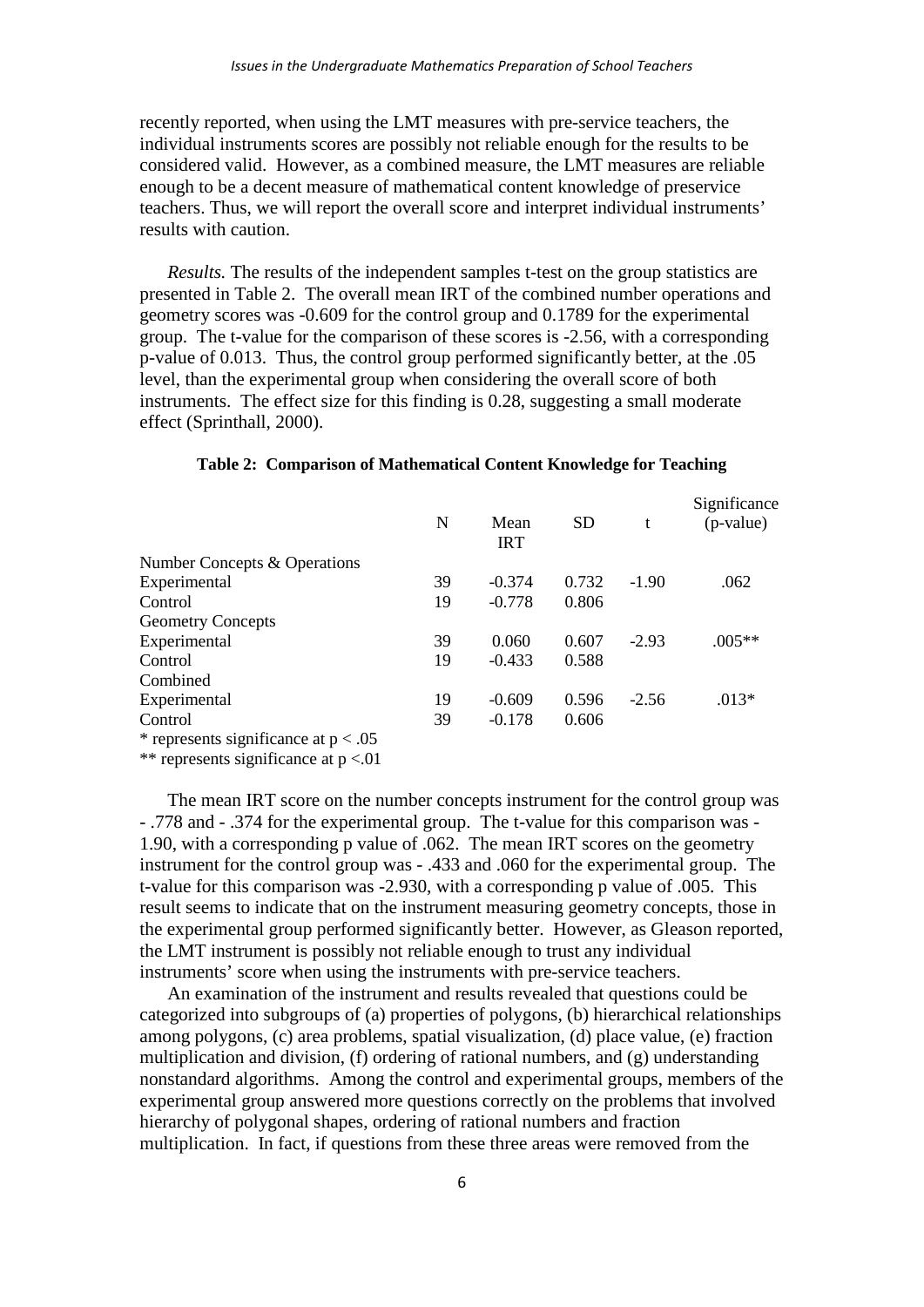analysis, no difference would have existed between the two groups. These more detailed results should not be considered significant. Rather these results should be considered merely suggestive and worthy of further exploration.

Regarding attitude toward mathematics, the results indicated no significant difference on the responses of the experimental and control groups. Given the range of scores from -40 to 40, the reported scores of 3.111 for the experimental group and 0.804 for the control group indicate overall rather neutral attitudes toward mathematics among both groups. The results of this analysis are summarized in Table 3.

### **Table 3. Comparison of Attitudes toward Mathematics**

| Group        |     | Mean    | <b>SD</b> |       | Significance |
|--------------|-----|---------|-----------|-------|--------------|
| Experimental | 19. | - 3.111 | 21.4775   | 0.378 | 0.707        |
| Control      | 39  | 0.804   | 22.1586   |       |              |

### **Discussion**

The results from our study appear to indicate that content courses are indeed an effective way of enhancing the mathematical knowledge that elementary teachers might require for their own classroom instruction of mathematics, as measured by the LMT instruments. These results would seem to indicate that teacher preparation programs without such courses should seriously consider adding some specialized mathematics content courses, consistent with the CBMS guidelines, to their elementary teacher preparation programs.

The study participants performed significantly better than the control group on the CKT-M and specifically on the instrument that contained questions from geometry topics. In the area of number concepts and operations, two of the authors have taught these courses and spent countless hours examining and modifying their presentations and expectations to specifically address certain topics like fraction division. To find no real difference in understanding this topic between elementary pre-service teachers who took the specialized mathematics content courses and those pre-service elementary teachers who took a class like college algebra is relatively disappointing and provides our institutional team with an important future goal. Further research needs to be done on developing instruments to measure individual class impact as effectively as possible for specific mathematical concepts so that we can undertake instructional strategies that are as targeted and as successful as possible.

Some limitations in our study should be mentioned as we conclude our discussion on content knowledge. First, it should be noted that the LMT measures are limited in the scope of material that is covered. Several topics, like dividing fractions, have multiple questions associated with the topic, while other vital concepts to elementary mathematics are missing. The reliability of the LMT instruments, while established for in-service teachers, may warrant more study for use with pre-service teachers.

Many studies have considered the mathematics attitudes of teachers and some studies have indicated negative attitude were possessed by elementary teachers, specifically. However, among this sample, the attitudes evidenced by all participants, were overall neutral. There was no significant difference between the measures of attitudes toward mathematics; therefore enrollment in the mathematics for elementary teachers course did not impact the prospective teachers' attitudes toward mathematics.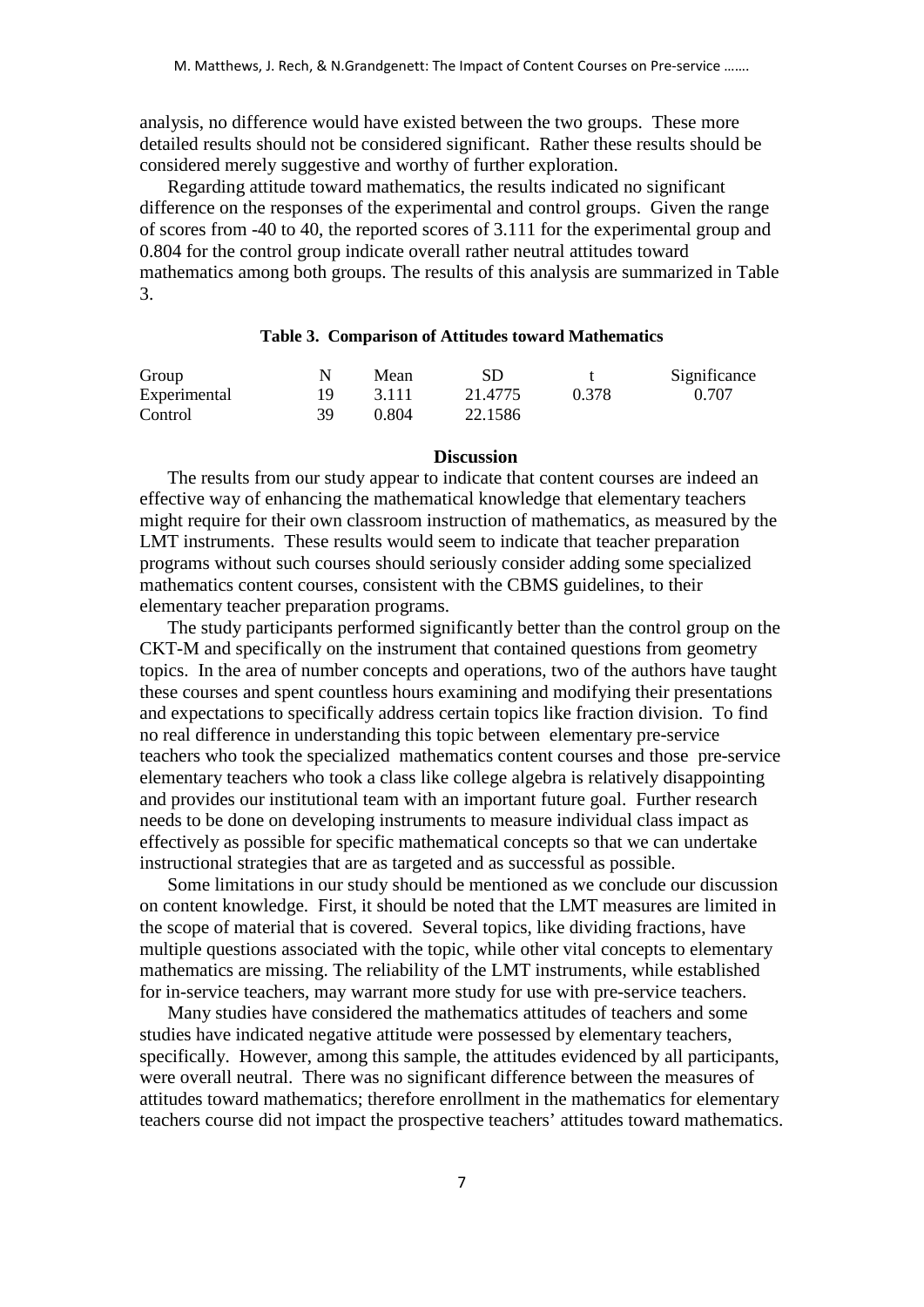There is little doubt that the preparation of elementary teachers in mathematics is an increasingly critical topic for teacher preparations programs. As these new courses have been developed and taught, there has been concern about the very limited mathematics background that some elementary teachers bring into these courses. A significant amount of instructional work is required to support these students in their learning of the material in these content courses. However, our data would suggest that these courses, and our ongoing efforts, can indeed make a difference. We believe that such content courses can help new teachers, to become more solid in their mathematical backgrounds, and to thus become more prepared to teach and represent the increasingly important discipline of mathematics to their students.

#### **References**

- Adams, T. L. (1998). Prospective elementary teachers' mathematics subject matter knowledge: The real number system. Action in Teacher Education, 20(2), 35-48.
- Ball, D. T. (1990.) Breaking with experience in learning to teach mathematics: The role of a pre-service method course. International Journal of Mathematics Education, 10(2),  $10-16$ .
- Aiken, L.R. (1974). Two scale of attitude toward mathematics. Journal for Research in Mathematics Education, 5, 67-71.
- Ball, D. L. (1990). The mathematical understandings that prospective teachers bring to teacher education. Elementary School Journal, 90, 449-466.
- Bandalos, D. L., Yates, K., & Thorndike-Christ, T. (1995). Effects of math self-concept, perceived self-efficacy, and attributions for failure and success on test anxiety. Journal of Educational Psychology, 87(4), 611-623.
- Begle, E. G. (1979). Critical variables in mathematics education: Findings from a survey of the empirical literature. Washington, D.C.: Mathematical Association of America & National Council of Teachers of Mathematics.
- Becker, J.R. (1986). Mathematics attitudes of elementary education majors. Arithmetic Teacher, 33(5), 50-51.
- Beswick, K. (2006). Changes in pre-service teachers' attitudes and beliefs: The net impact of two mathematics education units and intervening experiences. School Science and Mathematics, 106(1), 36-47.
- Beswick, K. & Dole, S. (2001). Dispelling the myths: Influencing the beliefs of pre-service primary teachers. In J. Bobbis, B. Perry, & M. Mitchelmore (Eds.), Proceedings of the 24th annual conference of the Mathematics Education Research Group of Australia: Numeracy and beyond (pp. 90-97). Sydney, NSW: Mathematics Education Research Group of Australia.
- Brady, P., & Bowd, A. (2005). Mathematics anxiety, prior experience and confidence to teach mathematics among pre-service education students. Teachers and Teaching: Theory and Practice, 11(1), 37-46.
- Burton, M., Daane, C.J., Giesen, J., (2008). Infusing mathematics content into a methods course: Impacting content knowledge for teaching. Issues in the Undergraduate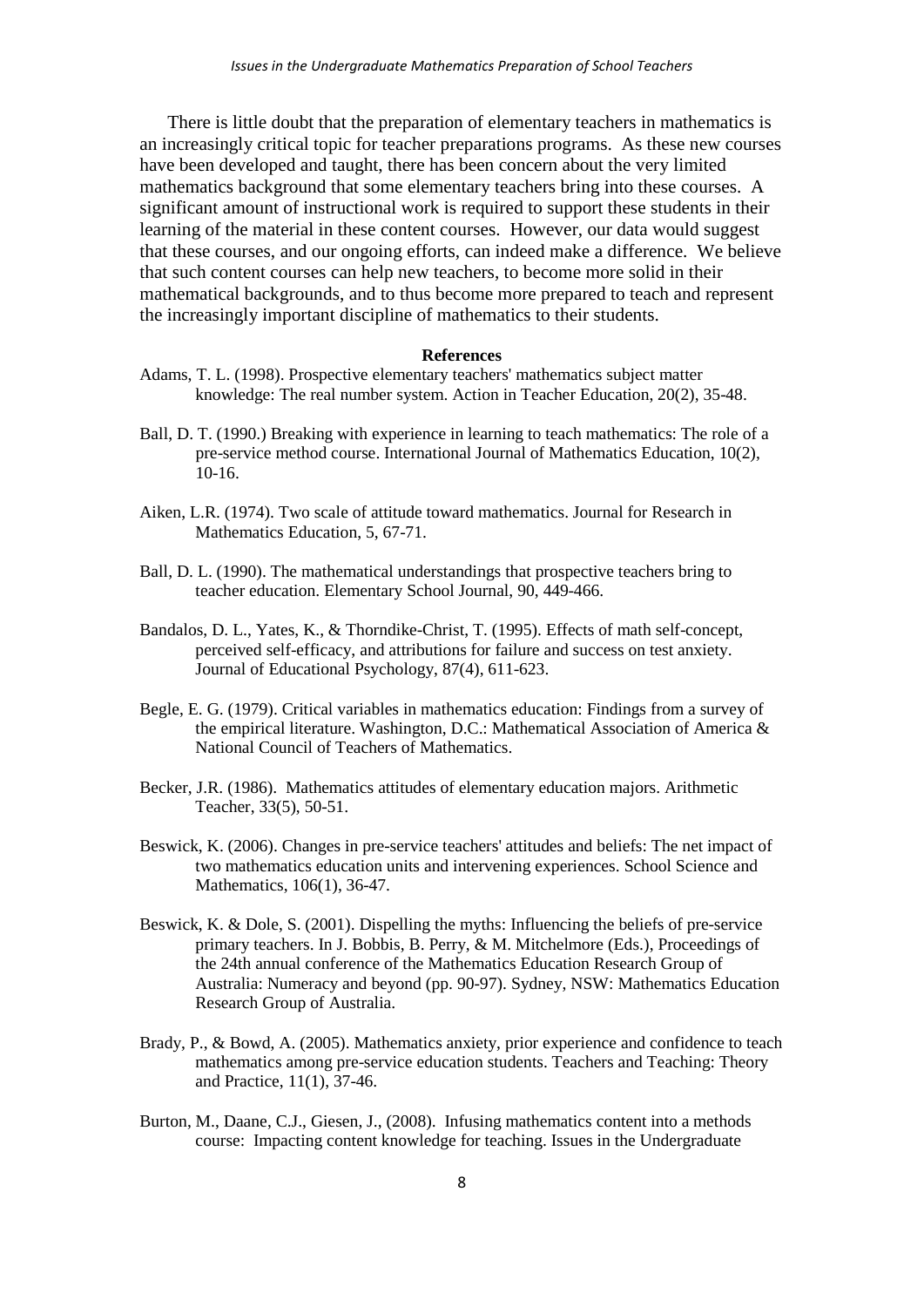M. Matthews, J. Rech, & N.Grandgenett: The Impact of Content Courses on Pre-service …….

Mathematics Preparation of School Teachers, 1. Retrieved October 15<sup>th</sup>, 2008 from [http://www.k-12prep.math.ttu.edu/.](http://www.k-12prep.math.ttu.edu/)

- Coppola, R., Malyn-Smith, J. (2006). Preparing for the Perfect Storm—A Report on the Forum Taking Action Together: Developing a National Action Plan to Address the "T&E" of STEM. Reston, VA: International Technology Education Association.
- Conference Board of the Mathematical Sciences. (2001). The mathematical education of teachers, part I. Retrieved September 8th, 2007, from [www.cbmsweb.org/MET\\_Document/index.htm.](http://www.cbmsweb.org/MET_Document/index.htm)
- Gleason, J. (2009). Structure and reliability of the CKT-M instruments for pre-service teachers. Manuscript submitted for publication.
- Gleason, J. (2008). Relationships between pre-service elementary teachers' mathematics anxiety and content knowledge for teaching. Journal of Mathematical Sciences and Mathematics Education, 3(1): 39-47.
- Goulding, M., Rowland, T., & Barber, P. (2002). Does it matter? Primary teacher trainees' subject knowledge in mathematics. British Educational Research Journal, 28(5), 689- 704.
- Hembree, R. (1990). The nature, effects, and relief of mathematics anxiety. Journal for Research in Mathematics Education, 21, 33-46.
- Hill, H.C., Rowan, B., & Ball, D.L. (2005). Effects of teachers' mathematical knowledge for teaching on students' achievement. American Educational Research Journal, 42(2), 371-406.
- Hill, H.C., Schilling, S.G., & Ball, D.L. (2004) Developing measures of teachers' mathematics knowledge for teaching. Elementary School Journal, 105, 11-30.
- Kelly, W.P., & Tomhave, W.K. (1985). A study of math anxiety/math avoidance in preservice elementary teachers. Arithmetic Teacher, 32(5), 51-53.
- Kilpatrick, J., Swafford, J., & Findell, B. (2001). Adding it up: Helping children learn mathematics. Washington, DC: National Academy Press.
- Kolstad, R.K. & Hughes, S. (1994). Teacher attitudes toward mathematics. Journal of Instructional Psychology, 21(1), 44-48.
- Leapard, B. B. (2000). Affective, metacognitive, and conceptual effects of an emerging scholars program on elementary teacher preparation: An application of the Treisman workshop model. Dissertation Abstracts International, 61(10), 3958. (UMI No. AAT 9990658)
- Leonard, J., & Joergensen, P. (2002). Empowering all elementary preservice teachers to teach children mathematics. Annual Conference of the Holmes Partnership. (ERIC Document Reproduction Service No. ED469957).
- Matthews, M. & Seaman, W. (2007). The Effects of Different Undergraduate Mathematics Courses on the Content Knowledge and Attitude towards Mathematics of Pre-service Elementary Teachers. Issues in Undergraduate Mathematics Preparation of School Teachers: The Journal, 1. Retrieved October 15<sup>th</sup>, 2008 fro[m http://www.k-](http://www.k-12prep.math.ttu.edu/)[12prep.math.ttu.edu/.](http://www.k-12prep.math.ttu.edu/)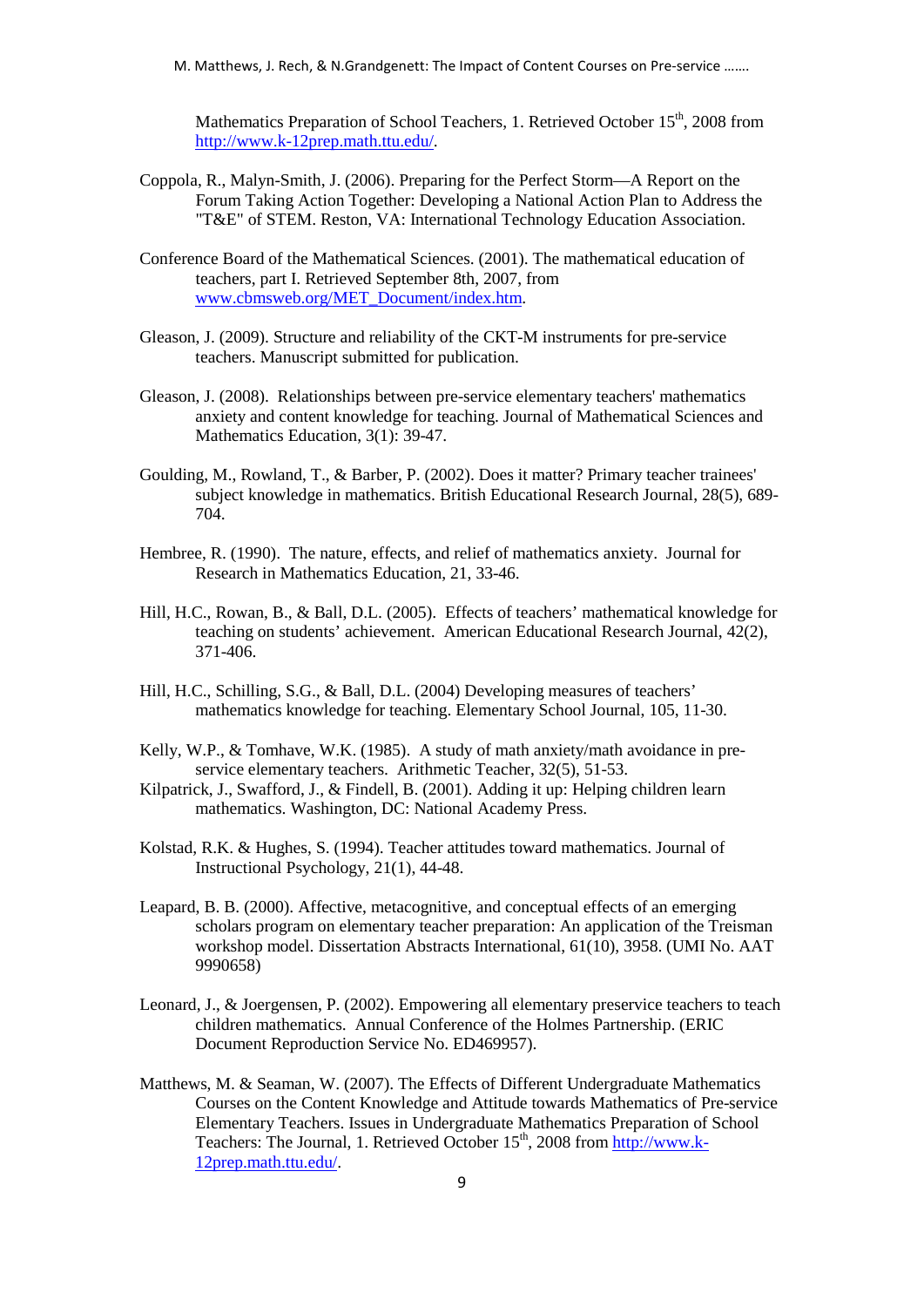- McGinnis, J.R., Kramer, S., Shama, G., Graeber, A.O., Parker, C.A., & Watanabe, T. (2002). Undergraduates' attitudes and beliefs about subject matter and pedagogy measured periodically in a reform-based mathematics and science teacher preparation program. Journal of Research in Science Teaching, 39, 713-737.
- National Council on Teacher Quality. (2008). No common denominator: The preparation of elementary teachers in mathematics in America's education schools. Retrieved Aug,  $1<sup>st</sup>$ , 2008 from<http://www.nctq.org/p/publications/reports.jsp>
- National Science Foundation. (1996). Shaping the future: New expectations for undergraduate education in science, mathematics, engineering, and technology. Washington, D.C., 1996.
- Pickreign, J. (2007). Rectangles and Rhombi: How Well Do Pre-service Teachers Know Them? Issues in the Undergraduate Mathematics Preparation of School Teachers, 1 Retrieved May 12<sup>th</sup>, 2008 from [http://www.k-12prep.math.ttu.edu/.](http://www.k-12prep.math.ttu.edu/)
- Quinn, J., R. (1997). Effects of mathematics methods courses on the mathematical attitudes and content knowledge of pre-service teachers. The Journal of Educational Research, 91(2), 108-113.
- Randhawa, B. S., Beamer, J. E., & Lundberg, I. (1993). Role of maths self-efficacy in the structural model of maths achievement. Journal of Educational Psychology, 85(1), 41-48.
- Rowan, B., Chiang, F.-S., & Miller, R. J. (1997). Using research on employees' performance to study the effects of teachers on students' achievement. Sociology of Education, 70(4), 256-284.
- Rowland T.S. , Martyn S., Barber P., and Heal, C. (2000). Primary teachers trainees' mathematics subject knowledge and classroom performance. Research in Mathematics Education, 2, 3-18.
- Shulman, L.S. (1986). Those who understand: Knowledge growth in teaching. Educational Researcher, 15(2), 4-14.
- Sovchik, R.J. (1996). Teaching mathematics to children. New York: Harper Collins.
- Sprinthall, R. C. (2000). Basic statistical analysis (6th ed.). Boston: Allyn & Bacon.
- Stacey, H., Steinle, B., & Irwin, B. (2001). Preservice teachers' knowledge of difficulties in decimal numeration. Journal of Mathematics Teacher Education, 4(3), 205-225.
- Stoddart, T., Connell, M., Stofflett, R., & Peck, D. (1993). Reconstructing elementary teacher candidates' understanding of mathematics and science content. Teaching and Teacher Education, 9(3), 229-241.
- Tsao, Y. (2005). The number sense of pre-service elementary school teachers. College Student Journal, 39(4), 647-679.
- Van Dooren, W., Verschaffel, L., & Onghena, P. (2002). The impact of preservice teachers' content knowledge on their evaluation of students' strategies for solving arithmetic and algebra word problems. Journal for Research in Mathematics Education, 33(5), 319-351.